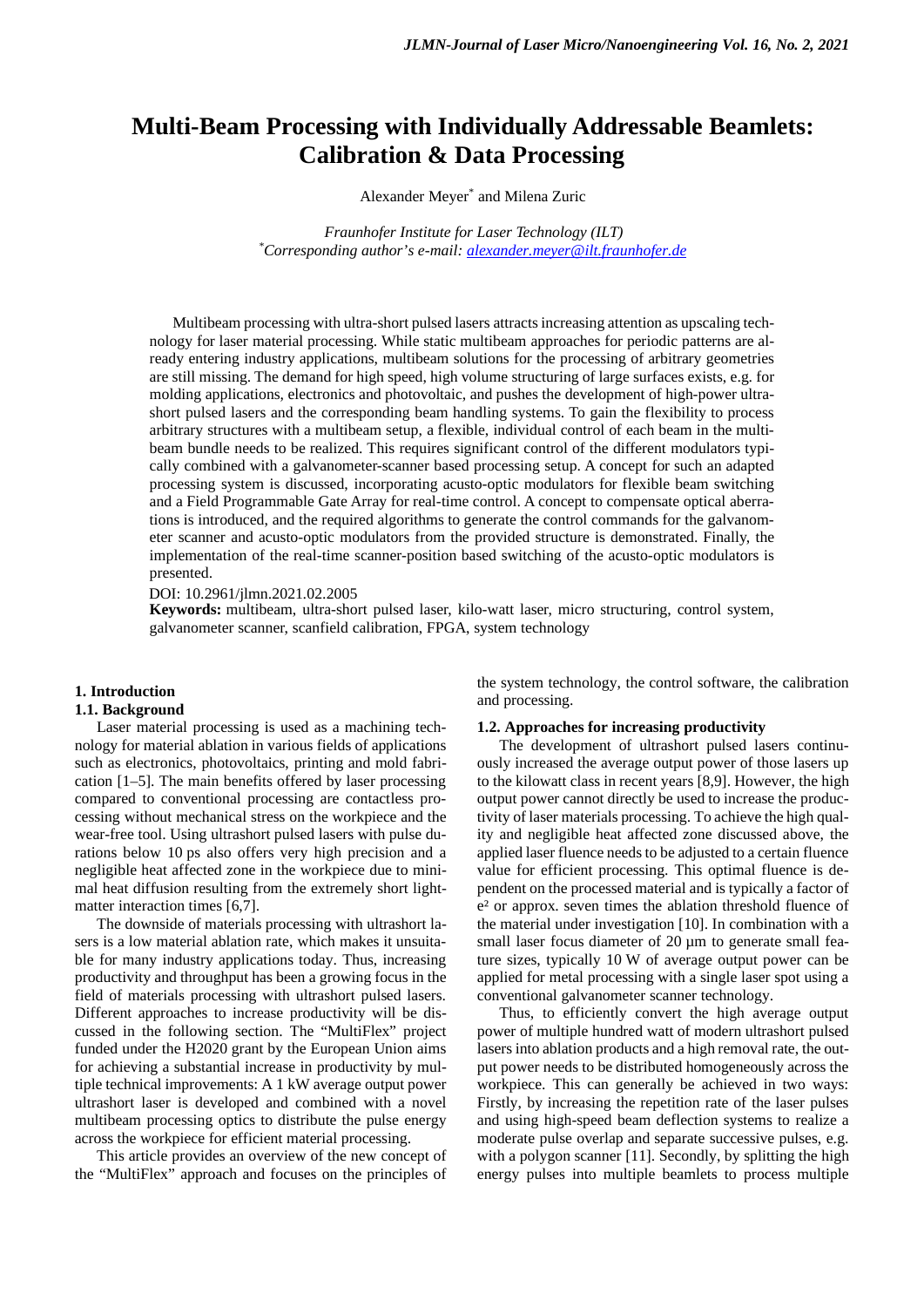workpieces or multiple positions on the same workpiece in parallel [12].

#### **1.3. Multibeam processing of a single workpiece**

Processing a single workpiece with multiple laser beamlets corresponds to the machining of one workpiece with multiple tools at the same time. In this way, each beamlet can operate at the optimized fluence while the total laser output power applied for processing can be scaled by the number of applied beamlets.

For splitting of the laser beam into multiple beamlets, phase masks such as a diffractive optical element (DOE) are commonly used as nearly arbitrary beamlet patterns with almost any number of partial beams can be created. A typical setup for the optical system of a static multibeam setup utilizing a DOE for beam splitting is shown in [Fig. 1.](#page-1-0) The bundle of beamlets is parallelized by a relay optic and a mask is used to filter scattered radiation from higher diffraction orders, which does not contribute to the ablation process. A second relay optics focuses the beamlets and directs the beamlet bundle into a standard galvanometer scanner.



<span id="page-1-0"></span>**Fig. 1** Schematic optical setup for a static multibeam pattern with a galvanometer scanner.

A static beam pattern like this can already provide a significant increase of productivity for applications requiring strictly periodic structures with a periodicity equal to or smaller than the pitch of the beamlets[12]. However, the generation of arbitrary structures is not possible. Due to distortions induced by the optical system, a position error occurs with increasing distance from center of the scan field. To maintain the required machining precision, the size of the beam pattern as well as the scan filed can be confined [13]. Confining the beam pattern and maintaining the overall number of beamlets results in an increased power density, which might cause the aforementioned heat related issues such as a decrease in surface quality [14].

The MultiFlex project addresses these drawbacks by introducing an array of acusto-optic modulators (AOMs) in the beampath of the optical setup in front of the mask to enable individual switching of every single beamlet [15,16]. This allows for the generation of arbitrary beam pattern and surface structures. Additionally, the adjustment of the switching pattern of individual beamlets allows for compensation of optical distortions. Hence, the restrictions to the size of beam pattern and scan field can be removed. The machine will include a 1 kW average output power laser with a pulse duration of less than 1 ps.

The optical concept for the MultiFlex machine is shown in [Fig. 2.](#page-1-1) 64 beamlets will be arranged in an 8x8 beam pattern with a nominal pitch of 4 mm between neighboring beamlets. For beam deflection a standard galvanometer scanner is used. A detailed discussion on the development of the optical system has been published in [17].



<span id="page-1-1"></span>ject.

This article will focus on the individual beamlet calibration, data processing and the data flow in the machine control system.

#### **1.4. Control system overview**

A schematic of the control system is shown in [Fig. 3.](#page-2-0) The data flow in the various stages is as follows:

- (1) A bitmap image describing the structure to be created is inserted into the "JobCreator" software. The grayscale values indicate the number of layers to process at any given pixel. Further information of such as resolution (mm / px) and process strategies are provided by the user.
- (2) The "JobCreator" software splits the provided image into smaller patches for each beamlet. The software creates a job file using the Open-VectorFormat [18] containing
	- a. Vector data for the scanner
	- b. Switch pattern for each AOM channel
	- c. Axis positions for focus adjustments & movements of the xy-stage for large structures.
- (3) The control software on the machine loads the job data and sends scanner vector pattern and AOM switching pattern for the first patch to the scanner and Field Programmable Gate Array (FPGA), respectively.
- (4) The control software moves the axis to the appropriate position.
- (5) Processing of the patch is started.
- (6) The scanner and FPGA perform a handshake for synchronization.
- (7) The scanner processes the provided vector pattern. In real time, the FPGA observes the actual position of the scanner through a sniffing extension of the scanner controller and switches each AOM channel on and off at the appropriate scanner positions.
- (8) After processing of the patch is finished, the process restarts at (3) for the next patch, until the complete job is processed.

As the whole beam pattern is moved by the galvanometer scanner, the single beamlets cannot be moved independently from each other. The flexibility required for arbitrary processing is achieved through the independent switching of the AOMs. This implies that with this approach, any processing is pixel-based, and any input structure to be processed needs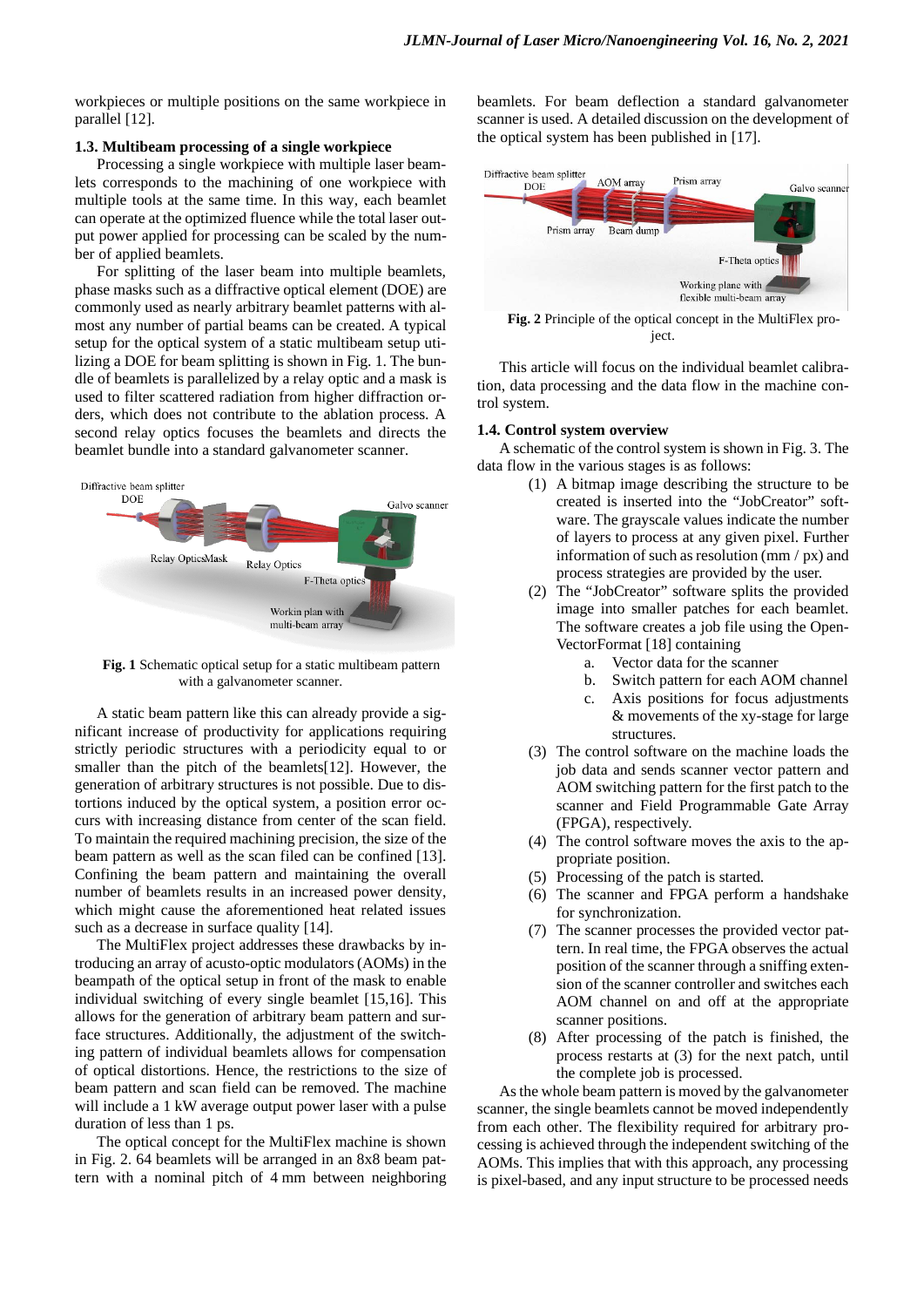to be translated to a digital, pixel-based on / off switching pattern for the AOMs.



**Fig. 3** Schematics of the MultiFlex control system.

<span id="page-2-0"></span>Technical specifications of the components used are:

- Newson 3G scanner and a CUA32 controller with sniffing extension
- Avnet UltraZed-EG SOM with Xilinx MPSoC
- 8x custom 8-channel AOMs by AA Optoelectronics

#### **2. Calibration**

[Fig. 4](#page-2-1) shows the characteristic field distortion of a galvanometer scanner in combination with an F-Theta lens. Usually, those distortions are corrected by creating a correction table which is uploaded into the scanner controller [19]. The scanner controller thus automatically adapts the scanner movements and compensates the distortions.



<span id="page-2-1"></span>**Fig. 4** Left: Characteristic distortion pattern caused by a galvanometer scanner in combination with an F-Theta lens when marking a square.

This straightforward process is not applicable for multibeam systems that guide multiple beamlets through a single scanner. In this case, the beamlets are located at different positions in the scanfield, resulting in a different distortion and displacement for every single beamlet. Furthermore, there is also a rotational distortion that is usually not relevant for single beam processing with circular beams. Here, rotational distortion introduces skew in the beam pattern during multibeam processing, as visible for the deflected patterns in the corner of the scan field in [Fig. 5.](#page-2-2)

Static multibeam systems usually avoid or reduce distortions of the beam pattern by correcting the center of mass of the beam pattern with a scanner correction table and only use

small deflection angles or reduced scan field sizes, as the distortions are negligible near the scan-field center, as can be seen in [Fig. 5.](#page-2-2) Furthermore, static multibeam patterns are usually very compact with a typical pitch of less than 1 mm between neighboring beamlets to avoid positioning errors exceeding the precision requirements for the application (see [Fig. 6\)](#page-2-3) [13,20].



<span id="page-2-2"></span>**Fig. 5** Distortion effects simulated for a 4x4 multibeam pattern. Taken from [20].

In contrast, the MultiFlex project targets an 8x8 beamlet pattern, with a large beamlet pitch of 4 mm. As shown in [Fig.](#page-2-3)  [6,](#page-2-3) the spot position error for such a configuration would be well above a typically acceptable precision tolerance of 10 µm for a setup with a 100 mm focal length of the F-Theta lens.

Since the largest distance between two beamlets in this pattern is around 40 mm, a calibration only for the pattern as a whole is not suitable. Thus, a method for individual calibration of each beamlet is required. This in turn eliminates the option to perform the correction by adapting the scanner movements, since the scanner always moves the entire pattern. Instead, calibration is done by adapting the switching pattern for the AOMs controlling the individual beamlets.



<span id="page-2-3"></span>**Fig. 6** Spot position error for three different pattern configurations ranging from 6x6 spots to 14x14 spots for a f-theta lens with 100 mm focal length. The orange line indicates a typical precision requirement of 10 µm. Adapted from [13].

#### **2.1. Automated measurement setup**

Typically, calibrating a single beam setup to create a correction table requires measuring of at least 9 positions in the scan field and recording the deviations of intended and actual position. This can easily be done by marking e.g. a crosshair at each of the 9 positions on a workpiece and measuring the deviation with a microscope by hand.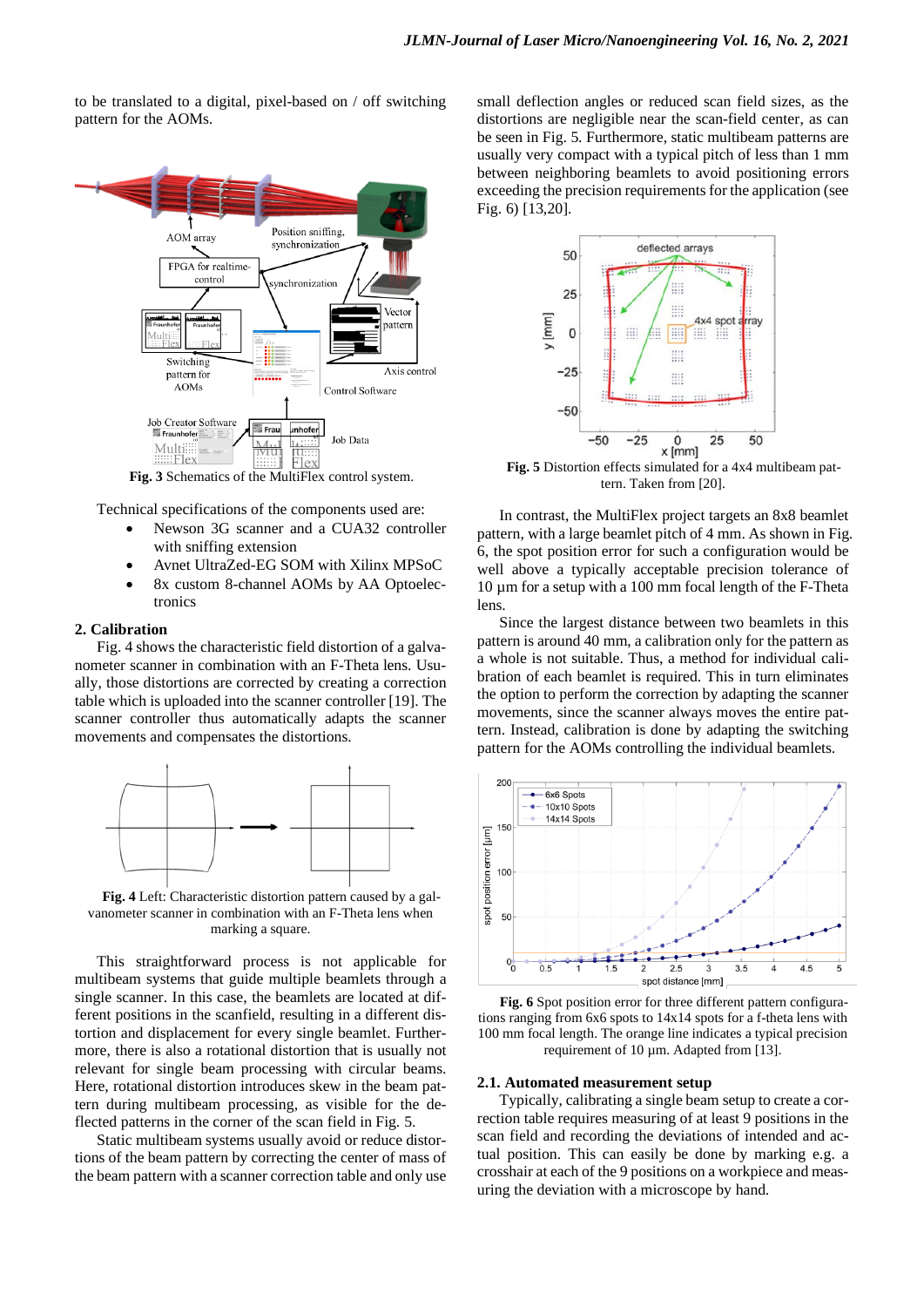However, calibrating 64 beamlets in this fashion would require at least 576 measurements and thus a manual workflow is not suitable. Instead, an automated calibration was developed. For the measurement of the position, a Basler acA3800-10gm GigE Vision camera is mounted in position of the workpiece and moved by the axis system. To reduce the laser power on the camera sensor, the laser beam is reflected of the anti-reflectively coated side of two wedge plates in series before entering the camera. Each reflection removes 99.5 % of the laser power, reducing the laser power illuminating the camera's sensor enough to avoid damage of the camera. The non-reflected part of the laser power passes through the wedge plates into a beam dump. The wedge shape also ensures that back reflections from the rear surface of the plates are not guided onto the camera, avoiding ghost images. Furthermore, using reflective optical components, as opposed to transmissive components such as neutral density filters, ensures that there is no beam displacement other than those of the multibeam optics.

To determine the position of the beam on the camera chip, a custom camera software is applied. The beamlet's position in the acquired image is determined by first calculating the approximate position of the spot using the central moments of the image. Afterwards, a gauss fit is performed around this approximate position to get the exact spot beamlet position with respect to the image coordinates. The software uses the GenICam standard to communicate with the camera and is remotely controllable through a gRPC interface.

The flow-control for measuring the position of one beamlet is handled by the machine control software with the following steps: (1) move camera (on xy-stage) and scanner mirrors to target position  $\rightarrow$  (2) enable single beamlet by switching on the laser and corresponding AOM channel  $\rightarrow$ (3) request position measurement through gRPC from camera software  $\rightarrow$  (4) switch laser & AOM channel off. Those four steps are repeated for each of the 576 measurements.

The accuracy of the calibration setup is validated by measuring the resolution of the camera, which is specified as 598.8 px/mm by the manufacturer. The position of a laser spot on the camera was measured and the camera was moved 1 mm with a high precision axis before the position was measured again. This process was repeated 50 times and the measured resolution is  $(598.72 \pm 0.62)$  px/mm. The measurement uncertainty is right in range with the expectation for the camera's pixel size of 1.67 µm.

[Fig. 7](#page-3-0) shows the field distortion for a sample measurement, displaying the typical displacement pattern expected form a galvanometer scanner and a f-theta lens.

Even with the fully automated system, the calibration measurements for all 64 beamlets takes around 1 hour.

The calibration is applied to the job data as a post-processor after the generation of the job (see next section). For this, the calculated distortion matrix for a beamlet is applied to the part of the image that will be processed by this beamlet (BeamletTiles, see section [3.2\)](#page-3-1) in a post processing step. By distorting the input data to the machine in this manner, the distortions of the scanfield should be compensated. A final demonstration of this concept is the subject of ongoing work.



<span id="page-3-0"></span>**Fig. 7** Measured field distortion for an uncalibrated galvanometer scanner with f-theta lens. Magnitude of the arrows is increased for better visualization of distortions.

## **3. JobCreator Software**

### **3.1. Architecture**

For efficient and flexible generation of a scan job to process a variety of structures with the multibeam pattern, a flexible software approach is needed to enable quick integration of different processing strategies. Job creation and job execution take place in two separate applications. This enables job creation on a different computer than the one in the machine. Two sets of data are exchanged between the two applications:

- The machine software provides a beamlet pattern XML-configuration file to load into the JobCreator software. This dataset contains
	- o Number of beamlets
	- o Pattern configuration (1x8, 8x8 etc.)
		- o Nominal pitch between beamlets
		- o Result of the above calibration for each beamlet
		- o Scan field size
- The JobCreator software saves an OpenVector-Format file containing
	- o Metadata on the job (source data, processing strategy, author etc.)
	- o Axis positions to reposition the XYstage between patches
	- o Axis positions to adjust the focus between processing layers
	- o Scanner vectors
	- o Bitmask for position based AOM switching

The JobCreator software is built in C# with a graphical user interface using the WPF library. At the moment, only a bitmap segmentation algorithm to create a job is implemented (se[e 3.2\)](#page-3-1). However, the application was designed using a Model-View-ViewModel pattern and is very modular, so different processing strategies can be implemented easily.

#### <span id="page-3-1"></span>**3.2. Basic bitmap segmentation algorithm**

All structures to be processed in the MultiFlex-project are based on grayscale-bitmap images. Thus, the primary focus of the implementation of job creation algorithms is a robust and efficient algorithm to generate a job from a bitmap image. In the grayscale images, the number of layers to be structured at any given position is encoded through the grayscale value of the corresponding pixels. In between, linear scaling is applied to create e.g. 400 processing layers from the maximum 255 image layers in an 8-bit grayscale image.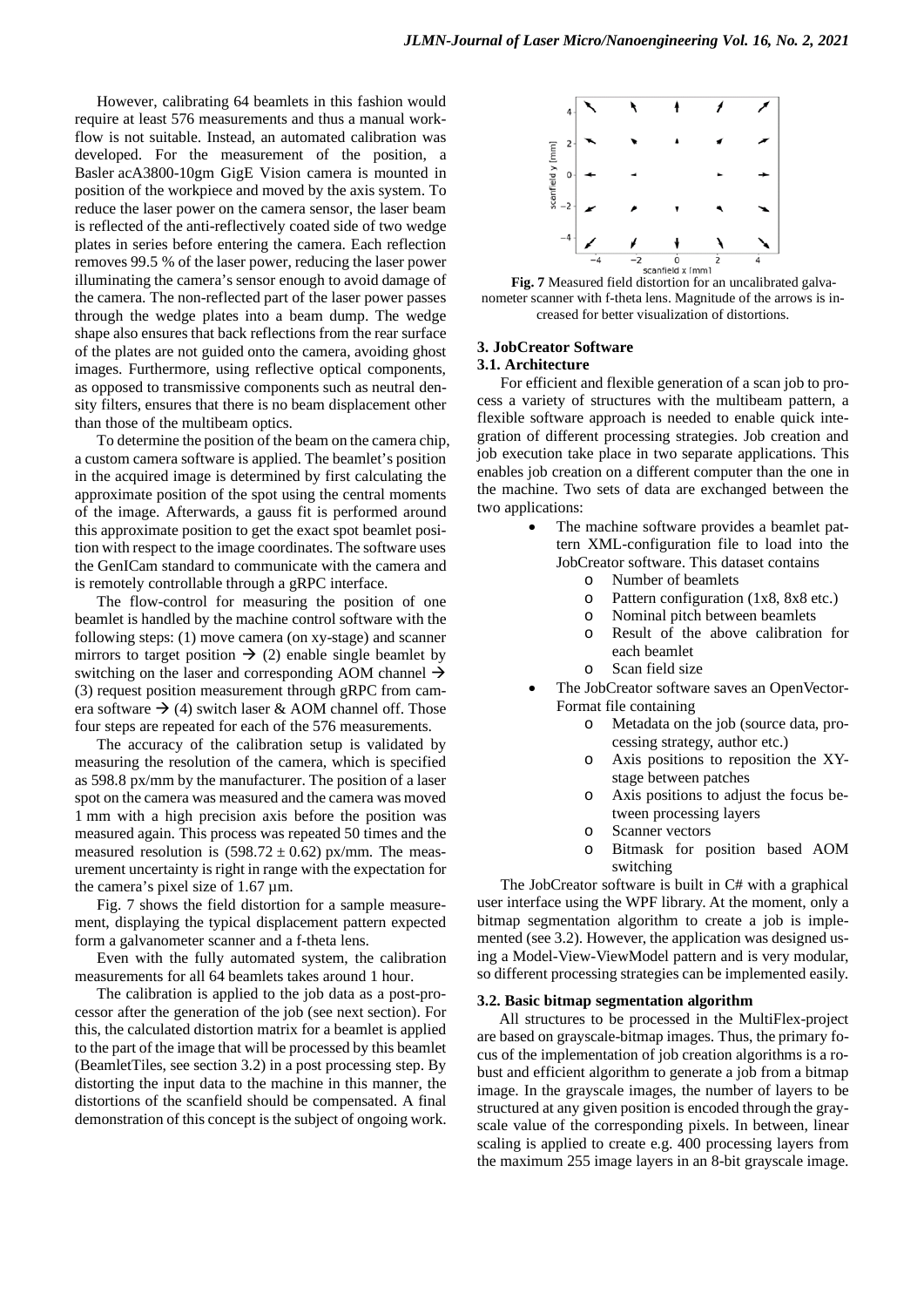Besides the image file, additional input required for job creation from the user is:

- Target resolution (mm/px)
- Number of layers to be ablated (processing layers)
- Number of layers in one "layer package" (the focus position only gets adjusted for each layer package, not for every single layer. This speeds up the process significantly.)

For processing, each process layer of the image needs to be segmented into smaller patches for each beamlets. We choose a multi-level segmentation approach and, for every layer, the processing algorithm sequentially

- splits the image into "AxisTiles" pieces of the image that can be processed by the scanner alone, without movement of the axis in x or y.
- Each AxisTile is split into "ArrayTiles" pieces of the AxisTile that the beamlet pattern (array) can process at once
- The ArrayTile is split into "BeamletTiles" the piece of the ArrayTile that one individual beamlet will process.

For every ArrayTile, the scanner movement is generated in such a way that each beamlet reaches the starting position of its neighboring beamlet, so that the whole ArrayTile is processed without gaps [\(Fig. 8\)](#page-4-0). Furthermore, for each BeamletTile in every ArrayTile, a position map is calculated. This position map provides the information when the beamlet corresponding to the BeamletTile needs to be switched on.



<span id="page-4-0"></span>**Fig. 8** Concept of the splitting of the image into tiles. The red dots represent individual beamlets. For illustration purposes, only a 4x4 array is shown.

Due to imperfections in the DOE and other optical components, as well as non-preventable tolerances while adjusting the optical module, the placement of the beams in the beamlet array may be slightly irregular. This causes some tiles to slightly overlap with their neighboring tiles since the scanner needs to move the maximum distance between any neighboring tiles in the array to process the complete workpiece, as illustrated in [Fig. 9.](#page-4-1) To avoid parts of the structure to be processed multiple times due to these overlaps, the complete area of a tile (including overlap to neighbors) is blacked out in the source image. Thus, when the part of the image to be processed in the next tile is extracted from the source image, the part already processed by the first tile in the overlapping section does not contain any structure for processing anymore.





Red: Overlap of tile 2 into tile 3

<span id="page-4-1"></span>**Fig. 9** Illustration of the problem caused by imperfections in the beamlet spacing within an ArrayTile. The height of the tiles is only different for illustration purposes – in the process, they all reach the next row of neighboring beamlets below.

Mapped to the OpenVectorFormat data structure, a ArrayTile corresponds to a VectorBlock – it contains the scanvectors for the size of one BeamletTile, and the switching pattern for all AOMs, so the complete ArrayTile gets processed. An AxisTile corresponds to one WorkPlane in the job data structure, because the axis coordinates differ for each AxisTile.

The processing pipeline, as the whole program, is designed to be highly flexible. By simply adjusting the XML array configuration, jobs for a completely different array configuration can be created. [Fig. 10](#page-4-2) shows a job created for a 1x8 beamlet array.



<span id="page-4-2"></span>**Fig. 10** Bitmap image fitting into a single ArrayTile split into BeamletTiles for processing with an 1x8 beamlet pattern.

A special challenge in the implementation of this approach is the handling of the multitude of different coordinate systems. For one, there is the workpiece coordinate system, but also the coordinate system of each AxisTile and the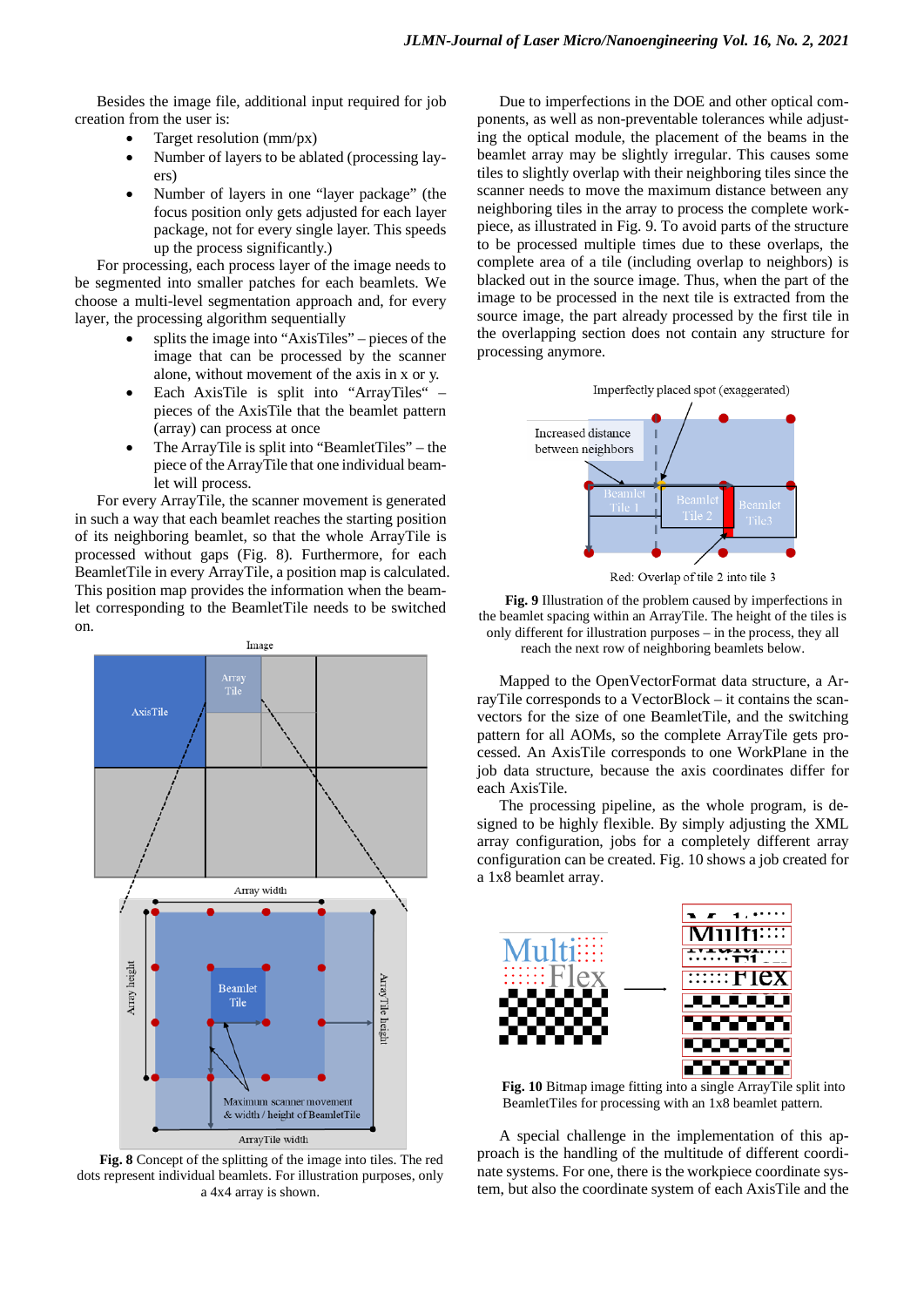positions of the ArrayTiles inside, and the coordinates of each ArrayTile with the BeamletTile coordinates inside. Additionally, image coordinates usually use an inverted y-axis to address the pixel coordinates. Getting the coordinates correct in all structure levels and matching it with the corresponding parts of the image is one of the main challenges.

#### **3.3. Reducing the effect of patch boarders**

The following sections will cover enhancements to the previously introduced algorithm to address the risk of quality degradation of the finished workpiece due to visible patch boarders.

#### **3.3.1. Visible transitions at patch boarders**

Visible transitions on workpieces processed by scanning laser system can occur whenever the processing of a connected area cannot be executed in one continuous scanning motion. The most common scenario for this is stitching or transition between neighboring scan fields during processing of large areas. Due to a positioning error of the axes and / or imperfect calibration of the scanner, a so-called stitching-error can occur, as shown in [Fig. 11.](#page-5-0)

Due to the multi-level tiling approach described in [3.2,](#page-3-1) a multitude of patch boarders are present in any structure processed by the multibeam-system. We now present two approaches to reduce the impact of patch boarders, applicable for different types of structures.



<span id="page-5-0"></span>**Fig. 11** Example of a stitching error. The two areas should join seamlessly.

#### **3.3.2. Shifting patch boarders for larger, continuous structures**

The first approach shifts the position of the tile borders between the layers of the process. This prevents stitching errors to "stack up" over multiple layers and become more apparent. To preserve the modularity of the image processing pipeline, this addition is implemented as a pre-processor. Before the image data for a layer gets segmented into tiles, some padding is attached to the image, as illustrated in [Fig.](#page-5-1)  [12.](#page-5-1) The image with the padding attached is then processed by the segmentation algorithm and divided into tiles. Since the size of the image + padding is the same for every layer, number and size of the tiles remain unchanged, but the positions of the tile borders vary.

To keep the different layers aligned, the link between the (0,0) pixel of the whole image and the workpiece coordinates needs to be modified. E.g., for the Layer 0 in [Fig. 12,](#page-5-1) the (0,0) workpiece position is matched to the [0,0] pixel position of the image layer. For Layers 1, 5 and 10, the (0,0) workpiece position is at different pixel-positions [a,b] with  $a,b > 0$ . An example for the output of this algorithm is shown i[n Fig. 13.](#page-5-2)



<span id="page-5-1"></span>**Fig. 12** Illustration of shifting tile borders to different positions by using padding around the image. Tile borders are shown as dashed lines.

A significant advantage of this approach for mitigating visible transitions is that it works on all types of structures, since it does not rely on gaps in the structure, as does the "smart segmentation" approach that follows. This is frequently used in laser processing. A downside of this approach is that there are still transitions between the patches on a layer basis Therefore, transitions form the last layer processed will still be visible. Moreover, it is not applicable to single layer processes, e.g. in thin film processing.



<span id="page-5-2"></span>**Fig. 13** Shift of the image layer generated on a sample image by the boarder shifting addition.

#### **3.3.3. Smart segmentation – avoiding transitions for discrete structures**

The above strategy is agnostic of the structure being processed. This has the advantage that it is applicable to any structure. The disadvantage is the occurrence of visible transitions on the top layer.



<span id="page-5-3"></span>**Fig. 14** Processing small parts of a structure element reaching into a neighboring tile by allowing an overlap between the processing regions of the tiles. Left: Without overlap. Hard cut-off of the processing at tile borders. Center: Mask of the processing area for each BeamletTile. Right: Adapted processing area mask to avoid cut off of the triangle structure.

As an alternative approach, we introduce an overlap of the processing areas of neighboring BeamletTiles to allow a structure which was previously cut off at the border of the BeamletTile to be processed completely within one of the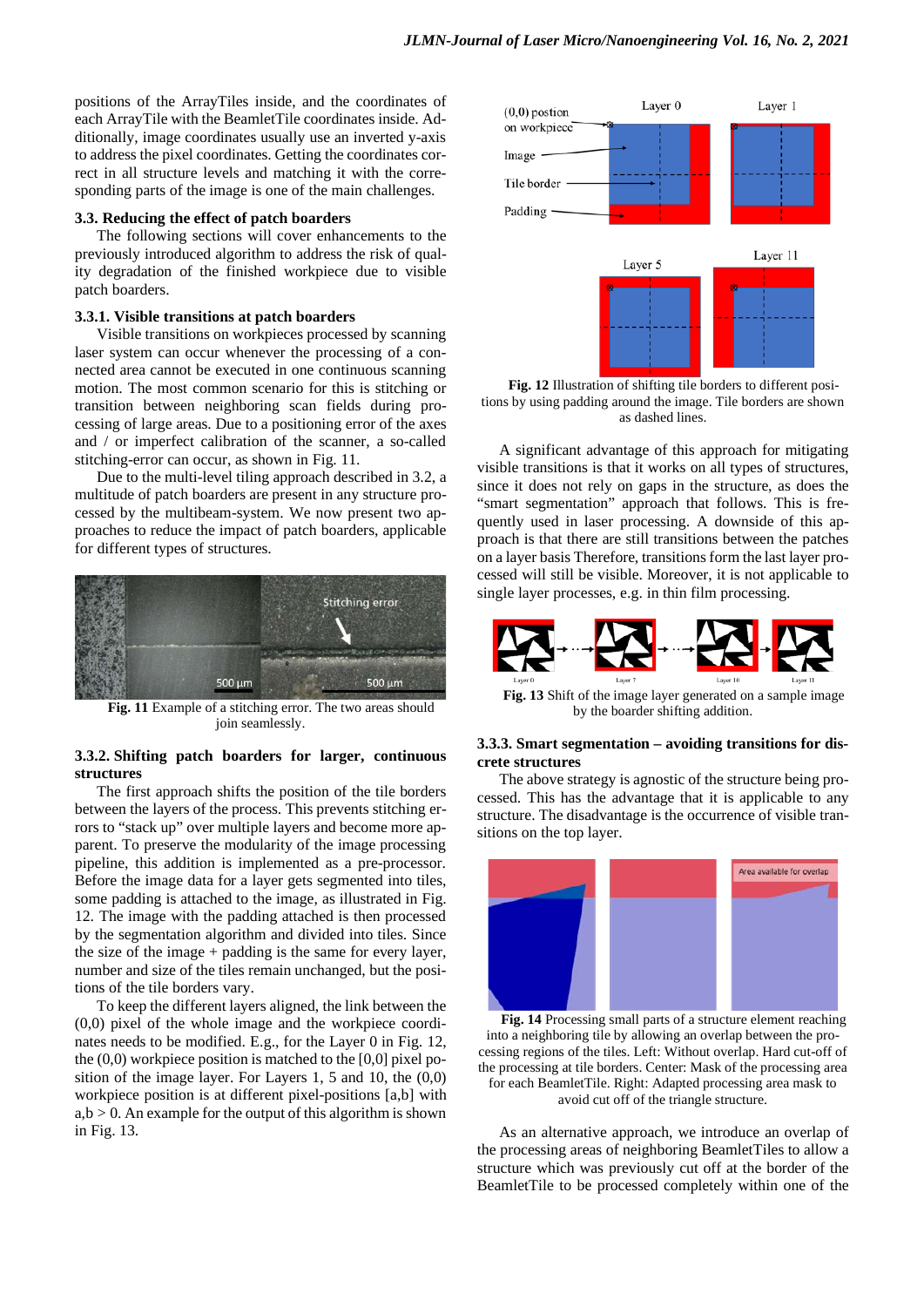tiles, as illustrated in [Fig. 14.](#page-5-3) This smart segmentation approach is applicable specifically for structures containing small, discrete structural elements. The size of these elements should not exceed the size of a BeamletTile.

Since it is necessary to modify the BeamletTiles when they are generated, it is not possible to integrate this feature as a pre- or post-processor to the segmentation process. Instead, it is directly implemented into the segmentation algorithm described in [3.2.](#page-3-1) For the following illustrations of the algorithm, the sample image with white triangles on a black background will be used to illustrate the process. The white triangles are the structure that shall be processed.

The segmentation of the complete image into Axis-  $\&$ ArrayTiles is not modified. Starting off with an ArrayTile from the second step in the segmentation process, [Fig. 15](#page-6-0) (bottom) shows the state of the ArrayTile after some BeamletTiles are generated.

Now, the generation of the next BeamletTile with the indices (n,m) will be shown in detail. The tile and its neighbors are shown in [Fig. 16.](#page-6-1) As mentioned above, the basic idea of this approach is to allow for a (user definable) amount of overlap of all BeamletTiles with their direct neighbors. Thus, the tile area with overlap for the (n,m)-tile is copied to a new image as shown in [Fig. 15](#page-6-0) (right).



<span id="page-6-0"></span>**Fig. 15** Top: Complete ArrayTile before segmenting into BeamletTiles.

Bottom: ArrayTile after some BeamletTiles have been generated - everything that is already included in a BeamletTile is blacked out in the ArrayTile.

Right: Copied segment of the remaining ArrayTile for generation of the (n,m) BeamletTile



Fig. 16 Current tile  $(n,m)$  with its direct neighbors.

<span id="page-6-1"></span>As it will be shown later, the algorithm works in such a way on each tile that it leaves only what needs to be processed by a following tile (explicitly the top and right side neighbors:  $(n-1, m+1)$ ,  $(n, m+1)$ ,  $(n+1, m+1)$ ,  $(n+1, m)$ ,  $(n+1, m-1)$  in its overlap area. This means for the current tile (n,m) that everything in the "unique tile area" as well as any structure still present in the overlap area of the preceding tiles  $((n, m-1), (n-1, m-1), (n-1, m))$  needs to be processed in any case. Thus, the image is divided into the two sections shown in [Fig. 17.](#page-6-2)



<span id="page-6-2"></span>**Fig. 17** Division of the (n,m)-tile into the part that needs to be processed in any case (left over for processing by preceding tiles) and the area of overlap with neighboring tiles that still needs to be processed.

Afterwards, the process is continued with the lower image of [Fig. 17.](#page-6-2) It is now evaluated one element at a time if this element should be processed with the (n,m) tile or be deferred for processing with a following tile. Those deferred elements would then appear in a lower left section of one of the following tiles and thus fall into the "process in any case" area of this following tile. The process of individually inspecting the different structure elements is shown in [Fig. 18.](#page-7-0) Starting from the "processing needs to be determined" area shown at the top of [Fig. 18,](#page-7-0) the separated structure elements are identified by a contour detection algorithm provided by the OpenCV library. The decisions in which tile the individual elements should be processed are as follow:

Elements  $(1) + (5)$ : Element is in contact with the area processed in any case, likely connected to a structure inside this area  $\rightarrow$  process in this tile to avoid transition.

Element (2): Element is not connected to area processed in any case or the outside borders  $\rightarrow$  stand-alone structure element completely contained inside the overlapping area  $\rightarrow$ center of mass is closer to the center of the (n,m) tile than any other tile  $\rightarrow$  process with this tile.

Elements  $(3) + (4)$ : Element is connected to an outside border, likely connected to a structure in a neighboring tile  $\rightarrow$  do not process in this tile, defer to neighboring tile.

Now, the remaining structure elements in the overlapping area are merged back together with the "process in any case" part of the tile, resulting in the final (n,m) BeamletTile that will be processed by the (n,m) beamlet in the beamlet pattern, as illustrated in [Fig. 19.](#page-7-1)

The last step is to remove the sturctures that are processed within the (n,m) tile from the ArrayTile, since the generation of the following BeamletTiles will use the ArrayTile as an input again.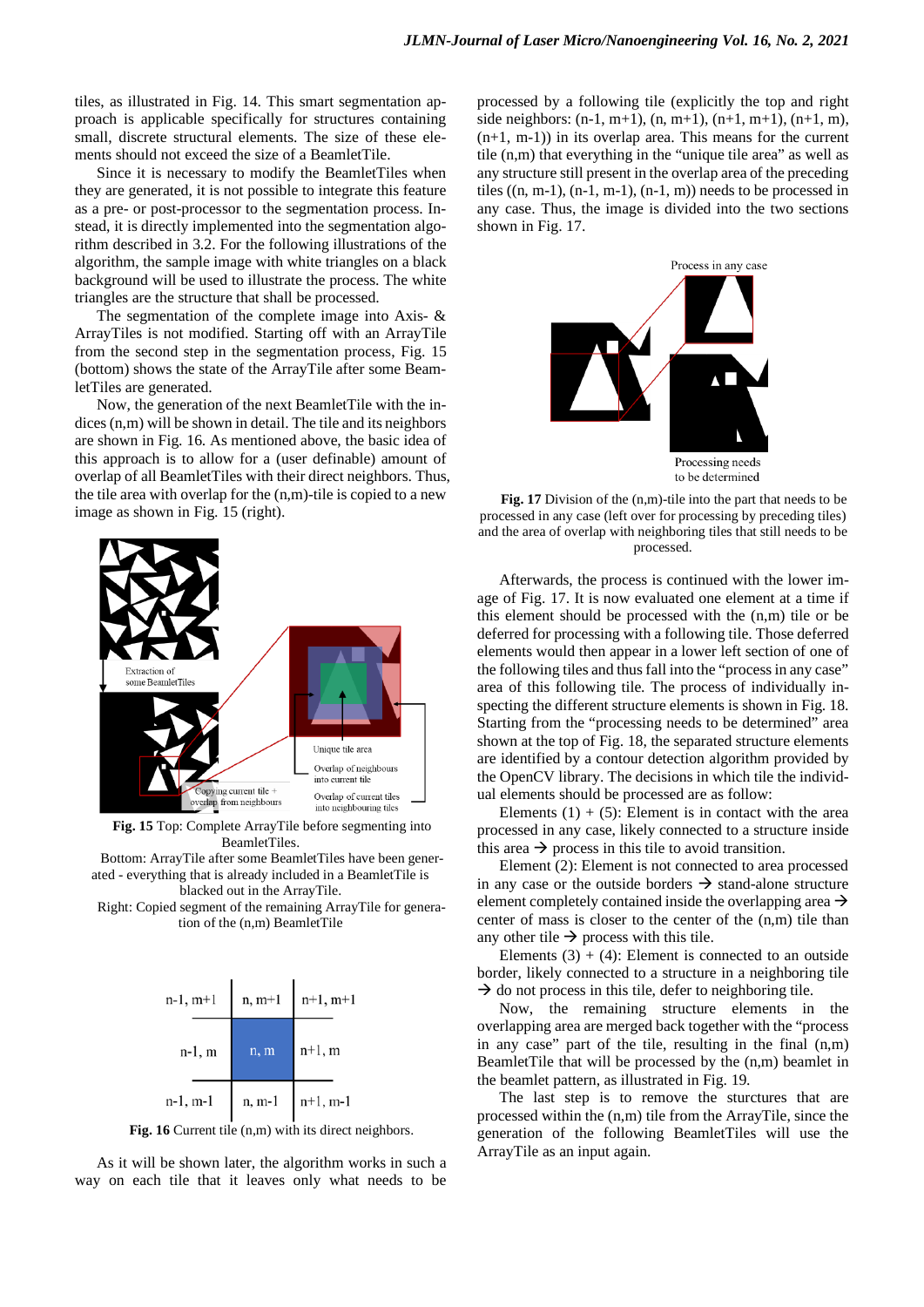

<span id="page-7-0"></span>**Fig. 18** Evaluating which structure element should be processed in this BeamletTile and which is deferred to a following BeamletTile.



<span id="page-7-1"></span>**Fig. 19** Merging the "process in any case" part of the tile with the structures from the overlapping area.

As can already be seen in [Fig. 19,](#page-7-1) the resulting Beamlet-Tile contains only complete, non-interrupted structures. With a sufficiently large overlap, any structure can be processed without transitions (if it fits in the scan field). However, taken to the extreme, this would mean that only one beamlet is processing the complete structure, eliminating the advantage of the multi-beam setup. Thus, this approach is most suitable for structures that are about the same size as the pitch of the beamlets in the beam pattern. Overall, this adaption of the beamlet segmentation algorithm provides an excellent solution for avoiding visible transition for structures with small, discrete structure elements.

#### **4. Real-time part of the control system**

To meet the strict timing requirements while triggering the laser and AOMs synchronously to the actual processing position, a FPGA-based control system has been developed. The system communicates with the control software via network and synchronizes with the scanner, laser, and machine control via digital interfaces.

#### **4.1. Hardware**

The basis of the control system is a commercially available board from Avnet: UltraZed-EG SOM. Beside the Zynq UltraScale+ MPSoC chip from Xilinx, it features a 2 GB large memory block. If we consider the maximum size of a layer to be 288 MB ((6 mm/1  $\mu$ m)<sup>2</sup>·64 bit), this RAM size is sufficient for the implementation of a ring buffer for storing

at least three layers at a time to ensure continuous processing. Its theoretical maximum data access rate of 2400 Mbps is two orders of magnitude larger than the 24.5 Mbps needed for reading a 64-bit bitmask with 400 kHz. Moreover, the UltraZed board offers sufficient digital user I/O-s to flexibly implement the required physical interfaces.

A carrier card for this device has been designed, that implements standard features, such as power supply as well as network, programming, and serial communication interfaces. The rest of the design is kept modular and prepared for use with piggyback boards to realize the required physical interfaces to each of the following system components: scanner, for position sniffing and handshaking, AOM control, laser triggering and synchronization, and handshaking with the machine control. Each piggyback board is galvanically isolated from the carrier. Due to the low voltage and relatively high frequency of the position-sniffing signals coming from the CUA32 controller, this interface was modified to differential transmission. The ready-to-run system with the carrier card and piggyback boards in a machine-integrable housing is shown in [Fig. 20.](#page-7-2)



<span id="page-7-2"></span>**Fig. 20** Hardware of the control system. Left: FPGA carrier card with 16 interfaces for piggyback boards. Right: control system housing with physical connections to AOMs, laser, machine, scanner, and optional sensors.

#### **4.2. Software**

Due to its execution on a SoC, the software is divided into two parts: the FPGA part, also called programmable logic (PL) and the processing system (PS) part. The PL part is responsible for connecting and controlling the real-time hardware interfaces. The PS part handles the network communication with the control software. Internally, the two parts communicate via on-board RAM, which is directly connected to PS and addressed by the PL via the high-performance (HP) full power-domain (FPD) ports.

The scanner position sniffing interface is based on a serial protocol with the internal frequency of 10 MHz and the 20-bit data rate of 100 kHz. To fully exploit the hardware performance, i.e. the maximum AOM trigger frequency of 400 kHz, an interpolation of the scanner position has been implemented. The interpolation assumes a constant scanner acceleration and divides one 10 µs cycle into four equal 2.5 µs long cycles.

All AOMs are triggered for 250 ns at a rate of 400 kHz, to establish a constant temperature by heat accumulation. A delay of 2 µs ensures that only the AOMs of the beamlets that are switched on are triggered synchronously to the laser. For protection against overheating, the AOM's duty cycle is monitored internally, an excess of 10% is signaled by a LED on the housing of the system.

For synchronous triggering of AOMs and the laser, the difference in their reaction delays must be considered. Here, it is approx. 4 µs, but since it varies greatly in different systems, it is implemented as an adjustable parameter. To